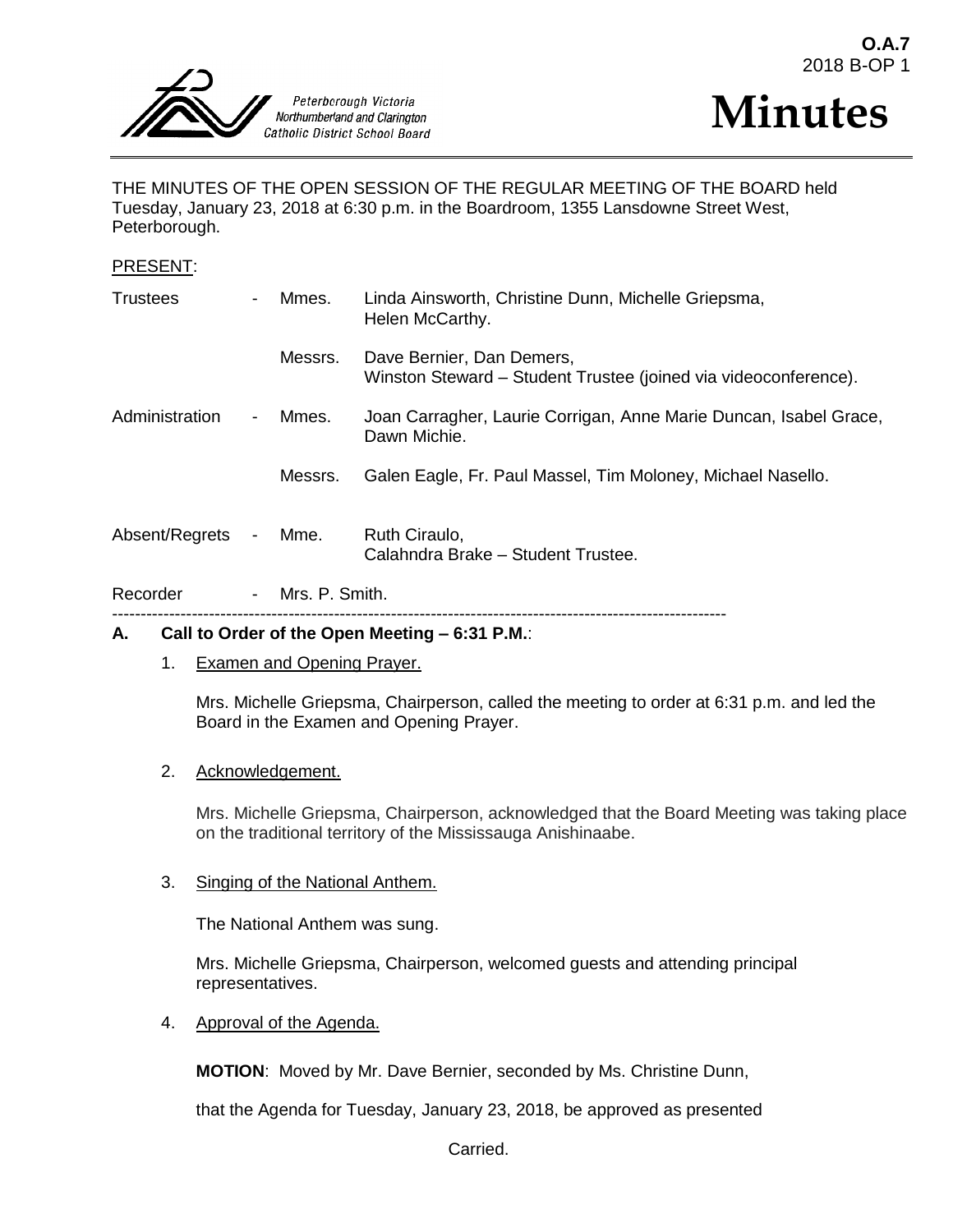5. Declarations of Conflicts of Interest.

There were no declarations of conflicts of interest.

- 6. Approval of the Minutes.
	- a. R.A. Approval of the December 19, 2017 Open Session Regular Board Meeting Minutes.

**MOTION**: Moved by Mrs. Linda Ainsworth, seconded by Mr. Dan Demers,

that the Board approve the December 19, 2017 Regular Board Meeting Minutes as presented.

Carried.

b. R.A. Approval of the recommended action from the January 15, 2018 Special In-Camera Meeting re: February Board Meeting Date.

Discussions regarding the request to change the February Board meeting date from February 27 to February 26, 2018 were shared with Trustees at the Special In-Camera Meeting that took place on January 15, 2018.

**MOTION**: Moved by Mr. Dan Demers, seconded by Ms. Christine Dunn,

that the Board Meeting originally scheduled for February 27, 2018 be changed to February 26, 2018 and that notification be communicated to stakeholders and posted on the Board website.

### Carried.

7. Business Arising Out of the Minutes.

There were no items.

# **B. Reports from the Director of Education and Student Trustee(s)**:

- 1. Report from the Director of Education.
	- a) 2016-2017 Director's Annual Report. Mr. Michael Nasello, Director of Education, shared the 2016-2017 Director's Annual Report with Trustees and answered questions.

Mr. Nasello, thanked Mr. Galen Eagle - Communications Manager, Mrs. Andrea Bradley - Visual Communications Specialist/Administrative Assistant, and Senior Administration for their contributions and work on the report.

Mr. Nasello indicated that this report incorporates a continuity to the past and has moved to a process of engaging staff, students, parish and community in significant dialogue around the renewed plan for the next three years and that their voices are reflected in this report.

The Trustees thanked Mr. Nasello and expressed their appreciation for the process that involved so many voices being heard.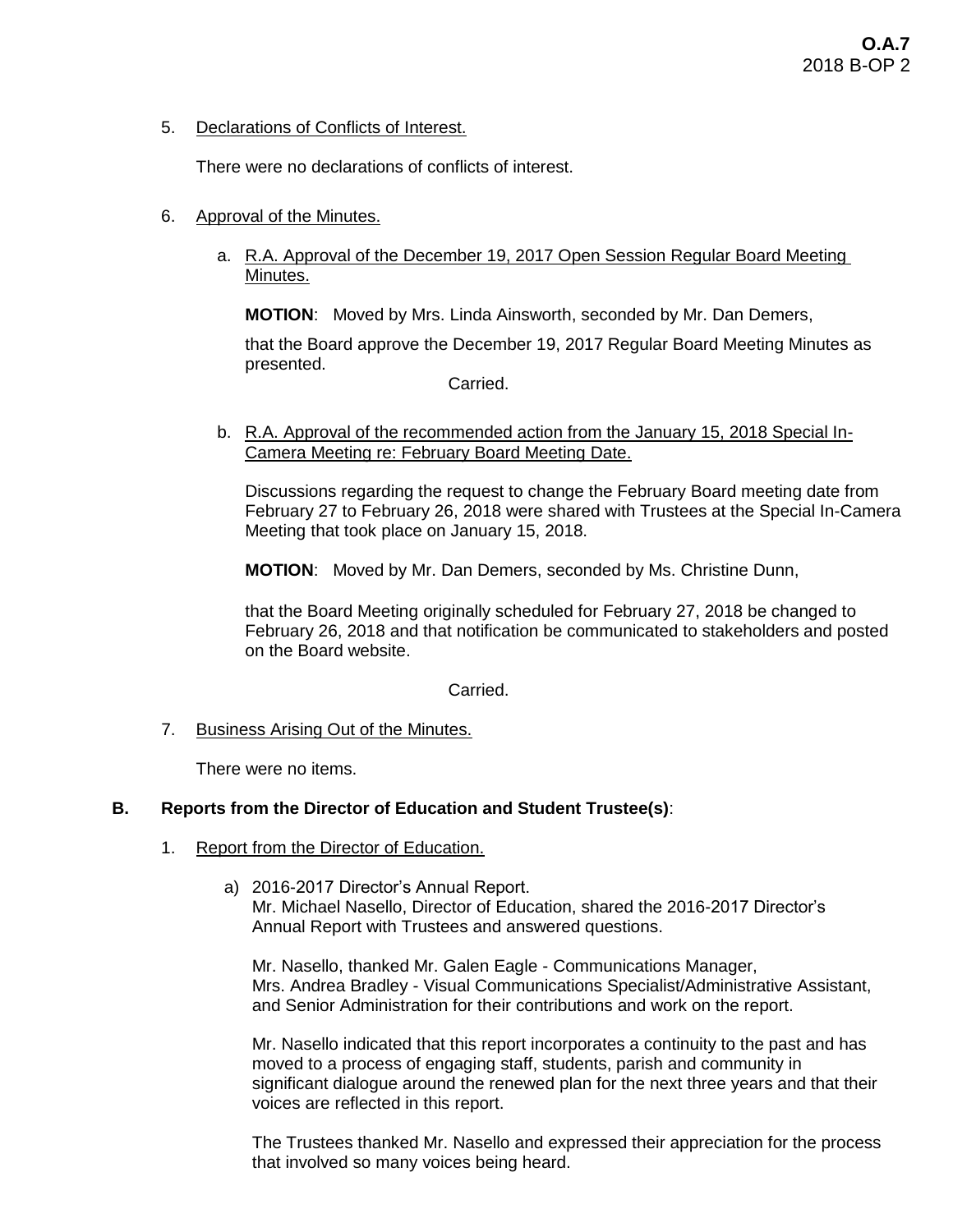- b) Mr. Michael Nasello, Director of Education, shared the Director's Report with the Board and highlighted that:
	- This is the Week of Prayer for Christian Unity and much of what we pray for this week is a healing of divisions and a commitment to working together for a better future.
	- Meetings have taken place with the Mayor of Peterborough and the Mayor of the City of Kawartha Lakes along with the directors of our two coterminus public boards regarding upcoming legislation changes that will see the creation of regulated Cannabis outlets in 40 centres across Ontario initially, one being in Peterborough and one being in Lindsay. Some areas of concern discussed were increasing the distance from schools to 1Km, visibility, advertising and commitment to ongoing education and advocating for more accessible counselling services for those who are struggling with addiction and/or harmful effects of substance abuse.
	- Several PVNC Staff and the Director of Education will attend the National Conversation on Holocaust Education this weekend in recognition of the January 28, International Holocaust Remembrance Day. Renowned speakers and leaders will be presenting, including Max Eisen, Holocaust survivor and author, who met with PVNCCDSB students and staff during the summer of 2017 Germany and Poland Educational Program.

Mr. Michael Nasello & Domenic Scuglia, Directors of Education for Peterborough, Victoria, Northumberland & Clarington Catholic District School Board and Regina Catholic School Division co-authored and will be sharing an article on, "The Holocaust in History & Living Memory: The Story of an Ontario Catholic Secondary School Program".

- On February 22, 2018 schools will call to mind Human Trafficking Awareness which will be recognized throughout the month. A congratulatory letter was sent from the board in recognition of our new Minister of Education, Indira Naidoo-Harris who has also facilitated the passage of the Anti-Human Trafficking Act of 2017.
- The Director and Mrs. Laurie Corrigan, Superintendent of Learning/Innovation Technology met with Andi van Koeverden, Director of Strategic Advancement at the Mount Community Centre and had an opportunity to tour the centre. Discussions followed regarding learning opportunities for our students. More will be shared with Trustees in upcoming months.
- 2. Report from the Student Trustee(s).

Mr. Winston Steward, Student Trustee, shared his report with the Board and highlighted that:

- Students are gearing up for exams and the Link teams are assisting students
- Tutoring Programs are in place
- Grade 8 nights are happening and students are involved in the process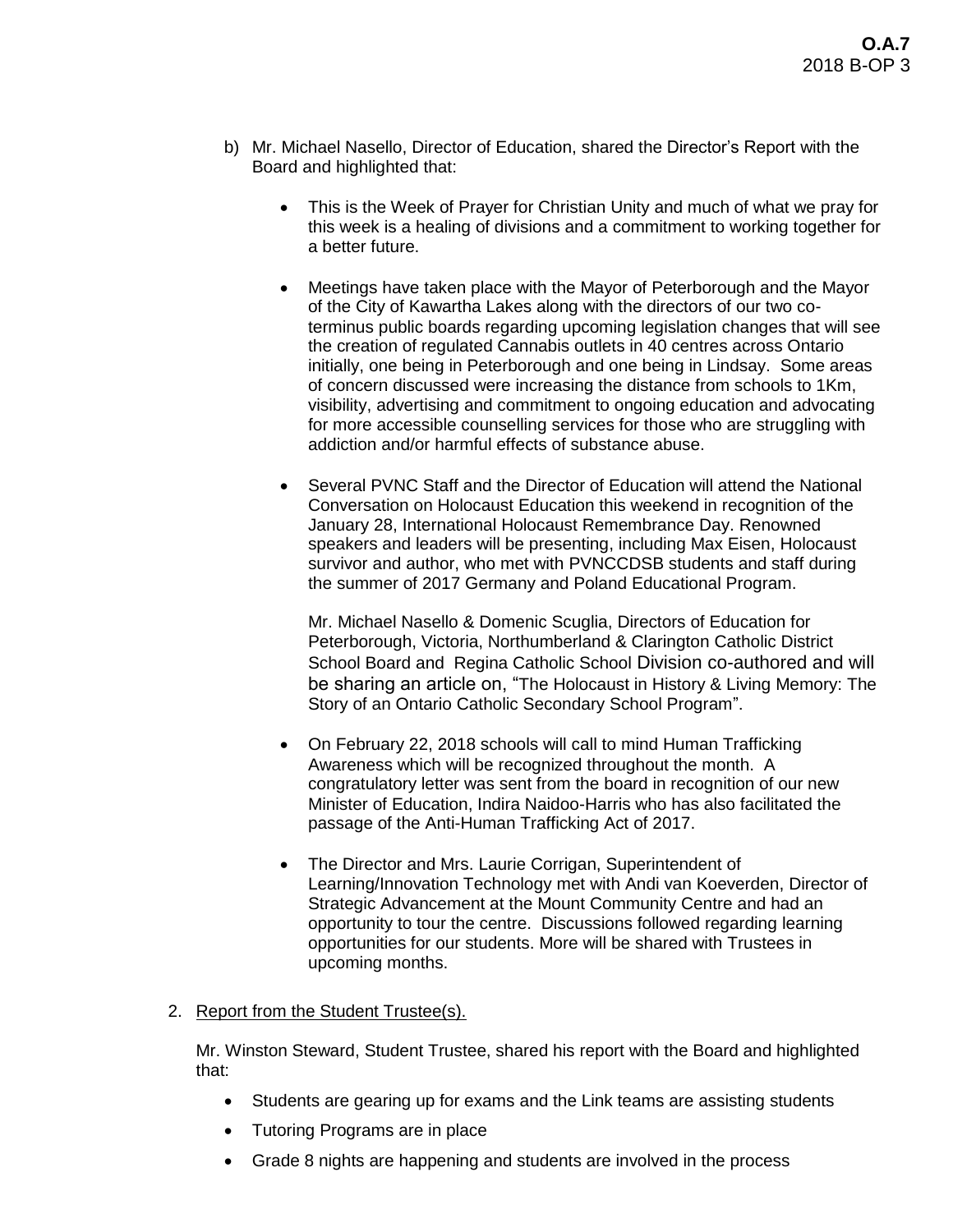- Therapy dogs are being integrated at some secondary schools for students experiencing stress at exam time
- Mental Health programs are taking place at schools

Mrs. Michelle Griepsma, Chairperson, requested if the Student Trustees could share further details with Trustees at the February 26, 2018 Board Meeting regarding the Ontario Student Trustees' Association (OSTA-AECO) policy paper entitled, "A Turning Point for Education: The Student Platform". This report includes recommendations related to Student Well-Being, 21<sup>st</sup> Century Learning, Experiential Learning, Guidance Supports, Special Education and Transportation Funding and Equitable Access to Learning Opportunities.

## **C. Presentations:**

1. Deeper Learning at the Secondary Level.

Mrs. Dawn Michie, Superintendent of Learning/Program K-12, Mr. Jonathan Ross – Teacher at Holy Cross Catholic Secondary School and Holy Cross Catholic Secondary School students: Morgan Daniels, Jodi Overwijk, Ryan Tobin and Keifer Saysanasy made a presentation to the Board and answered questions.

Mrs. Michie shared an overview of Deep Inquiry Learning, curriculum and the Ontario Catholic Graduate Expectations connections as well as the current Deep Learning projects are running at PVNCCDSB secondary schools.

Mr. Ross shared that his goals for students involve the use of technology to communicate and understand curriculum, solve real-world problems, and connect with larger communities outside of the classroom.

Students shared their videos with Trustees regarding the Harper Creek watershed. Students created their own projects on the watershed, each looking through different lenses and perspectives at the same topic. Erosion and the impact on nature, use of technology through photography of nature, assessment and mapping of urban population impact as well as connecting Mental Health and Well-being through the physical experience of being in nature were a few areas the students explored.

Another area of study looked at new students arriving to our country and the use of social media to help these students connect with local students and organizations.

The students expressed their appreciation for the Deep Inquiry Learning projects that allow them personal and meaningful intellectual exploration through inquiry-based learning.

Trustees thanked all the presenters and the opportunity to view deeper learning in action at Secondary and see the student and community embracing the work together.

# **D. Programs and Services**: No items.

# **E. Business, Finance and Governance:**

1. Ontario Catholic School Trustees' Association (OCSTA) Open Session Report. Mrs. Michelle Griepsma, Board Chairperson, shared that updates are on the google drive and if Trustees have any questions pertaining to any documents on the Google Drive please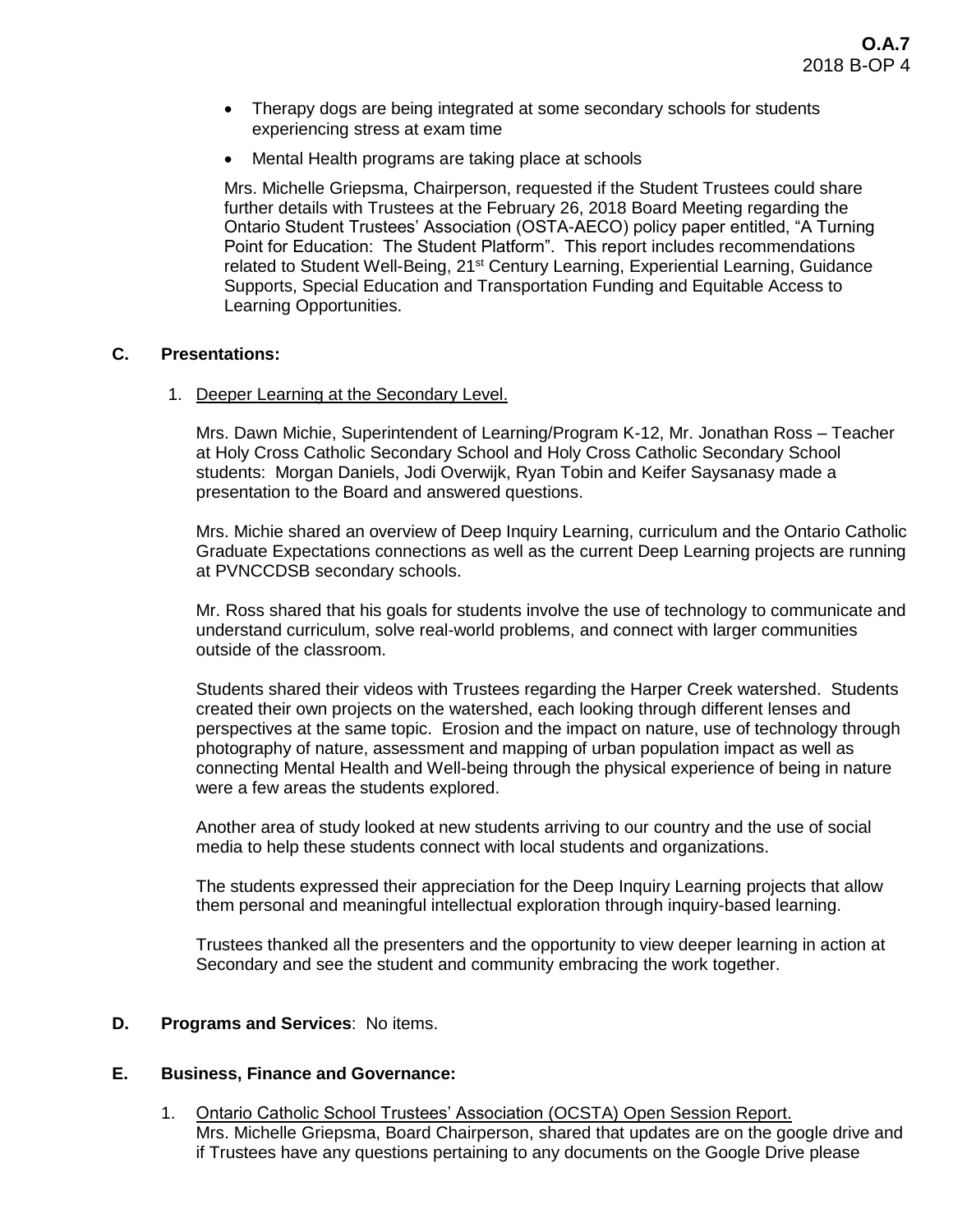contact Mrs. Michelle Griepsma, Board Chairperson.

Updates include:

- Student Transportation Memo and Discussion Paper (December Folder)
- Student Transportation Consultation February 15, 2018
- Bus Operators Association Letter to the Minister of Education
- Student Trustees 2018 Education Policy Recommendation
- Memo 2018 Municipal and School Board Election Materials
- 2018 Pre-Budget Presentation
- Bill 193 Rowan's Law (Concussion Safety) 2017
- Multi Year Planning
- OESC resources more will be available in April
- Cabinet Shuffle Memo
- OCSTA News letters

## 2. Trustee Reports: OCSTA – Ontario Catholic School Trustees' Association Seminar January 19-20, 2018.

Attending Trustees shared updates from the January 19-20, 2018 Seminar and workshops. One topic of discussion included Mental Health and Well-Being and the system approach to mindfulness and guided meditation. Discussions took place around the link between health and physical education, suicide awareness and supports to mental health and addiction nurses.

Mrs. Michelle Griepsma, Chairperson, co-presented at the conference on the topic of "Identifying Opportunities and Best Practices for Strengthening Home-School-Parish Relationships".

Ms. Stefani Burosch, Mental Health Lead for PVNCCDSB, presented as part of a panel at the conference on the topic of Mental Health Priorities and Initiatives at Catholic District School Boards.

Mrs. Griepsma, Chairperson, suggested the possibility having an update on Mental Health services/centres and resources including information pertaining to nurses supporting students at schools to at an upcoming Governance or Board Meeting.

# 3. Report from the STSCO Governance Committee Open Session Meeting January 9, 2018.

Mrs. Michelle Griepsma, Board Chairperson, shared that:

- 17-18 STSCO Budget: Projected expenditures are estimated to exceed the STSCO 2017-2018 budget by 1.2% by year end. Nine bus routes were added in September and October to accommodate enrolment growth and ride time issues.
- Annual Service Changes and Efficiency Measures: Summary shared as method to look for improvements in service and efficiencies and if any could affect our schools. Administration will follow up with Principals at those schools and will bring recommendations back in the spring.

Mrs. Griepsma discussed conversations around public transit systems and costs.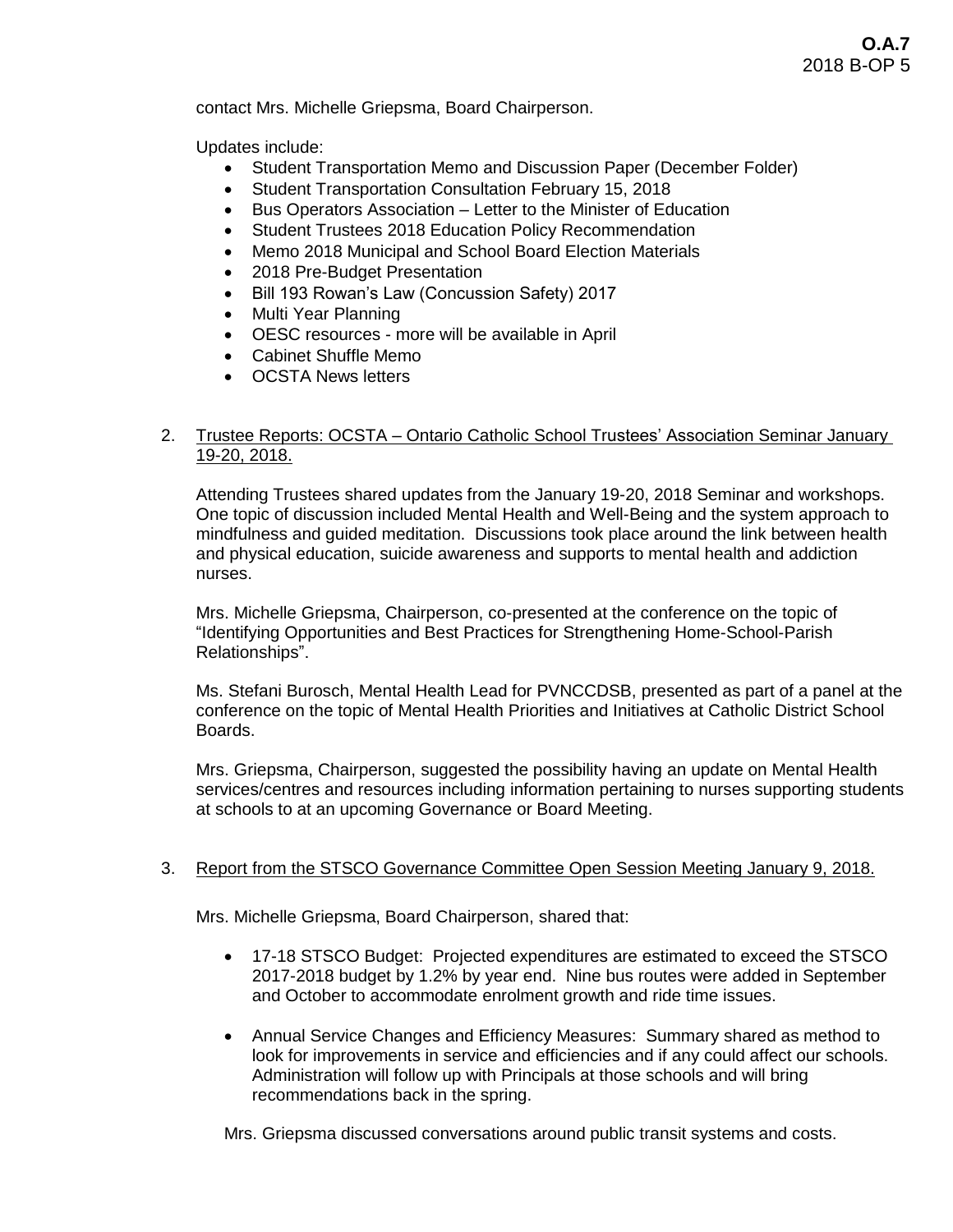Recommendation from the STSCO Governance Committee Meeting January 9, 2018: Re: Draft Letter – Minimum Wage Increase – Bus Operators

Mrs. Isabel Grace, Superintendent of Business and Finance/Facility Services, shared the Draft letter with Trustees and answered questions.

**MOTION**: Moved by Mr. Dave Bernier, seconded by Mrs. Helen McCarthy,

that the board approve signing a letter to the Minister of Education jointly with our consortia partners, Kawartha Pine Ridge DSB and Conseil Scolaire Catholique Mon Avenir outlining concerns about the recent minimum wage increase and its impact on local bus companies, and that the letter be copied to the local MPP's and bus operators.

# 4. Final Staff Report – Cobourg Elementary School Accommodation Review (Information Only).

Mrs. Isabel Grace, Superintendent of Business and Finance/Facility Services, and Mr. Tim Moloney, Superintendent of Student Success, presented the Final Staff Report – Cobourg Elementary School Accommodation Review for information and answered questions. The final report, with recommended actions, will come to Trustees at the Open Session of the Regular Board Meeting February 26, 2018.

Mr. Tim Moloney shared a presentation outlining the ARC Committee, processes, dates and actions. The options from the ARC Committee were reviewed for information. There is a Special Board Meeting scheduled for February 7, 2018 at the Catholic Education Centre in Peterborough for delegations that may wish to make a presentation.

Communications were sent home or posted online with schools regarding February 7, 2018. This is posted on the ARC page of the Board website and a Banner posted on the Board Website. Mrs. Grace and Mr. Moloney will follow up on communications regarding February 7, 2018 and will send for the Parish bulletin.

Trustees thanked Mrs. Grace and Mr. Moloney for their work and detail to process.

### **F. Human Resources:**

### 1. R.A.: 2018-2019 DRAFT School Year Calendars (Elementary and Secondary).

Ms. Joan Carragher, Superintendent of Learning/Leadership and Human Resource Services, shared the DRAFT 2018-2019 School Year Calendars (Elementary and Secondary) and answered questions. This was a collaborative process with a survey offered for feedback.

**MOTION**: Moved by Mr. Dave Bernier, seconded by Mr. Dan Demers,

 that the proposed Elementary and Secondary 2018-2019 School Year Calendars be sent to the Ministry of Education for approval.

Carried.

**G. Policy Development:** No Items.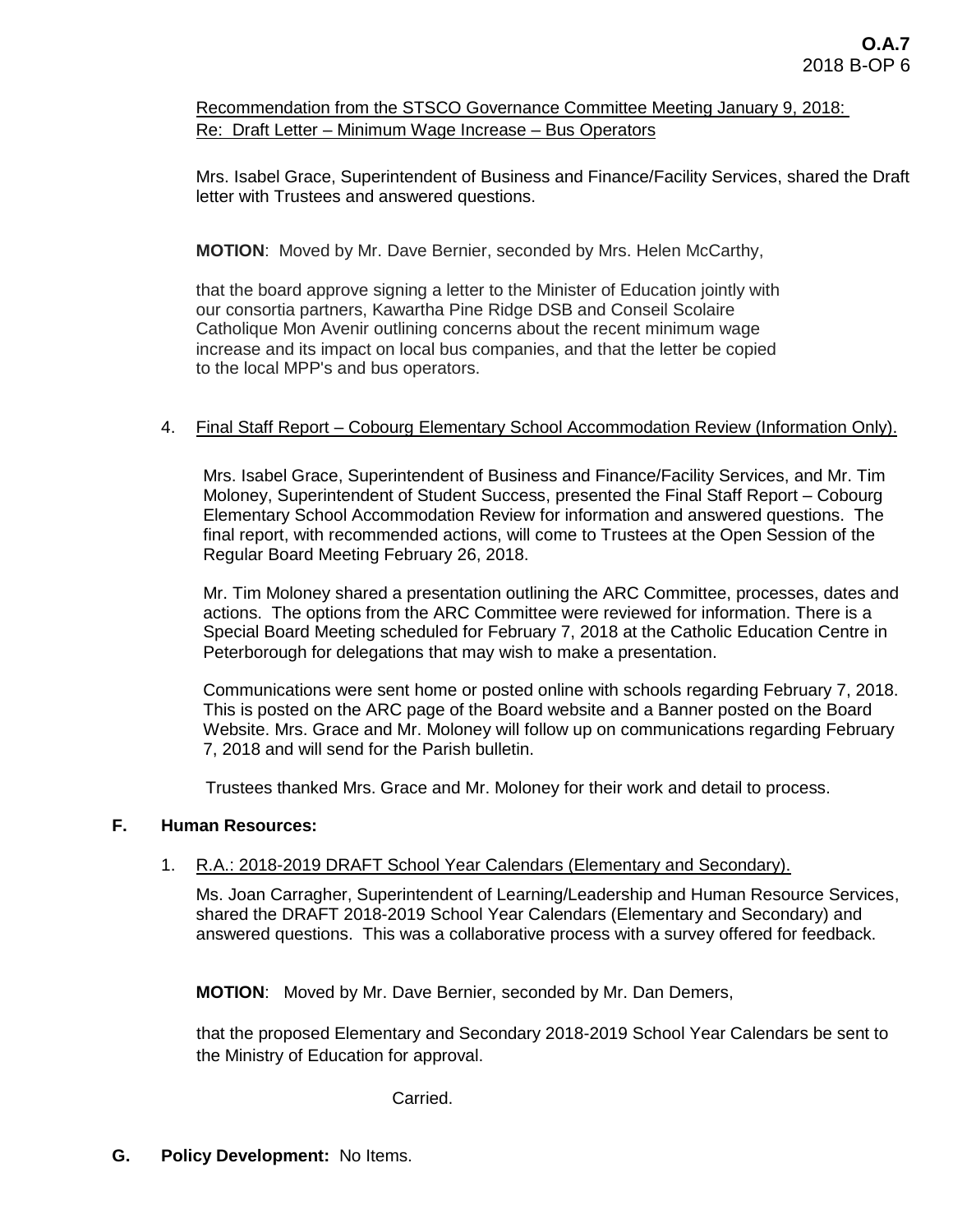# **H. Old Business**:

# 1. Letter to the Corporation of the Municipality of Clarington Re: Elections and PA Day.

Mr. Michael Nasello, Director of Education, shared the response letter addressed to the Municipality of Clarington regarding Elections and a PA Day. A copy of the letter was handed out to Trustees to read and comment on. The letter will be sent to the Corporation of the Municipality of Clarington.

## **I. New Business**:

# 1. Cannabis Retail Outlet and Proximity to Schools Update.

Mr. Michael Nasello, Director of Education, updated the Trustees on the cannabis retail outlets and their proximity to schools. Municipal dialogues are taking place with the province. Locations still need to be finalized as well as how the funding will be distributed. Trustees will be updated as information is received.

# **J. Bring Forward**: No Items.

# **K. Information Items**:

# 1. Chairperson's Report.

Mrs. Michelle Griepsma, Board Chairperson, had no further items to discuss.

# 2. Ontario College of Teachers Conference.

Mr. Michael Nasello, Director of Education, shared information with Trustees regarding an Ontario College of Teachers Conference taking place May 31, 2018 – June 1, 2018. The Director's Office will share conference details with Trustees. Trustees wishing to attend are requested to contact the Director's Office.

# 3. Trustees Committee Reports (Past Committee Meeting Minutes).

There were no Past Committee Meeting Minutes shared in the Google Drive for the January 23, 2018, Board Meeting. The below item is deferred to the February 26, 2018 Board Meeting.

- i. Special Education Advisory Committee January 18, 2018. deferred
- 4. Highlights of System Achievements.

Mr. Galen Eagle, Communications Manager, did not present the System Achievements for the month but will be posting them on the Board web site.

# 2 **Future Meetings**:

# *BOARD AND STANDING COMMITTEE MEETINGS (chronological order)*

- 1. Board Standing Committee Meetings:
	- Policy Development Tuesday, January 30, 2018, 6:30 p.m. 8:30 p.m.
	- Special In-Camera Board Meeting January 30, 2018 following policy 8:30 p.m.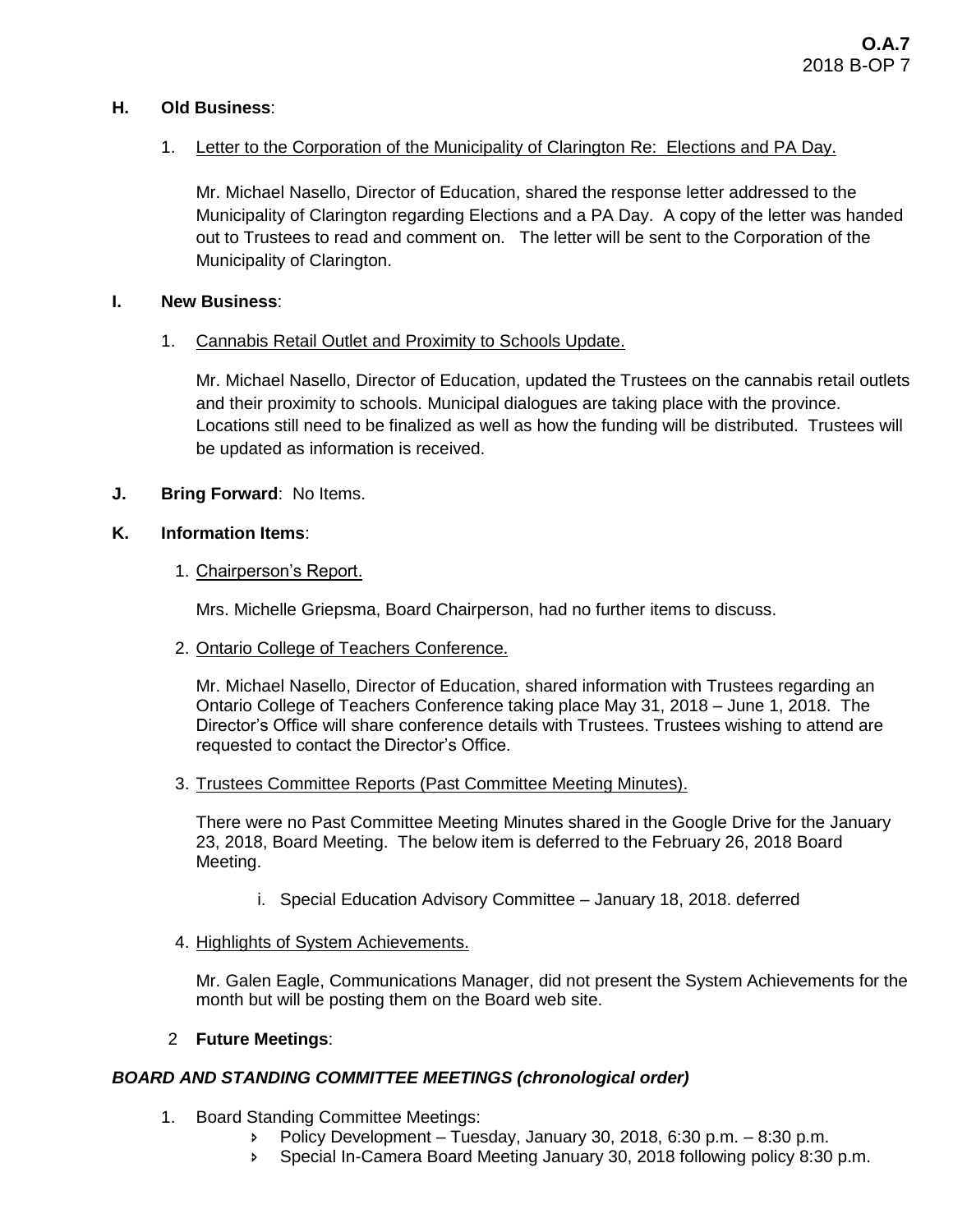- **Special Board Meeting – February 7, 2018, 6:30 p.m.**
- Chairperson Committee Meeting Monday, February 12, 2018, 4:30 p.m.
- Governance Monday, February 12, 2018, 6:30 p.m. 8:30 p.m.
- Board Meeting Tuesday, February 27, 2017, In Camera 6:00 p.m., Open Session 6:30 p.m. **changed to Monday February 26, 2018**.
- 2. Other Committee Meetings:
	- **Faith and Equity Advisory Committee, January 25, 2018, 6:30 p.m.**
	- **EXEC** Catholic Parent Engagement Committee, February 5, 2018, 6:30 p.m.
	- Chairperson Committee Meeting, February 12, 2018, 4:30 p.m.
	- Accessibility for All Committee, February 13, 2018, 1:15 p.m.
	- Special Education Advisory Committee February 15, 2018, 6:30 p.m.
	- Student Council Liaison Committee Meeting February 27, 2018, 4:15 p.m.
	- First Nation, Métis, and Inuit Advisory Committee March 6, 2018, 6:30 p.m.
	- STSCO Governance Meeting March 28, 2018, 3:00 p.m., STSCO Offices.
	- **French as a Second Language Advisory Committee, April 11, 2018, 4:30 p.m.**
	- Audit Committee, TBD, 6:30 p.m.
	- Supervised Alternative Learning Committee (SAL), TBD
	- **Strategic Planning Advisory Committee TBD.**

## *EVENTS (chronological order)*

- $\triangleright$  February 7, 2018 Workshop on Municipal Elections presented by Mr. Patrick Daly, President OCTSA and Mr. Stephen Andrews, Director of Legislative and Political Affairs – **DATE CHANGED** to April 2018 (date to be confirmed)
- February 15-18, 2018 OSTA-AECO Ontario Student Trustees' Association Board Council Conference (Student Trustees)
- April 26-28, 2018 OCSTA Ontario Catholic School Trustees' Association AGM (Crowne Plaza Kitchener – Waterloo)
- May 6-May 11, 2018 Catholic Education Week
- May 9, 2018 Catholic Student Leadership Awards Evening
- May 24, 2018 OSTA-AECO Ontario Student Trustees' Association Annual General Meeting May 24-27, 2018 (Student Trustees)
- June 7, 2018 CCSTA Canadian Catholic School Trustees' Association AGM June 7-9, 2018 Kelowna BC

### **M. Conclusion**:

### **1.** Report from the In-camera Meeting.

**MOTION:** Moved by Ms. Christine Dunn, seconded by Mrs. Helen McCarthy,

that the Board approved the actions and the discussions arising from the In-Camera session on January 23, 2018.

### Carried.

- **A.** 1. Opening Prayer was shared.
	- 2. The Agenda for the In-Camera meeting of January 23, 2018 was approved as presented.
	- 3. There were no declarations of conflict of interest.
	- 4. The draft Minutes of the December 19, 2017 In-Camera Board Meeting were approved as presented. AND

the draft Minutes of the January 15, 2018 Special In-Camera Board Meeting were